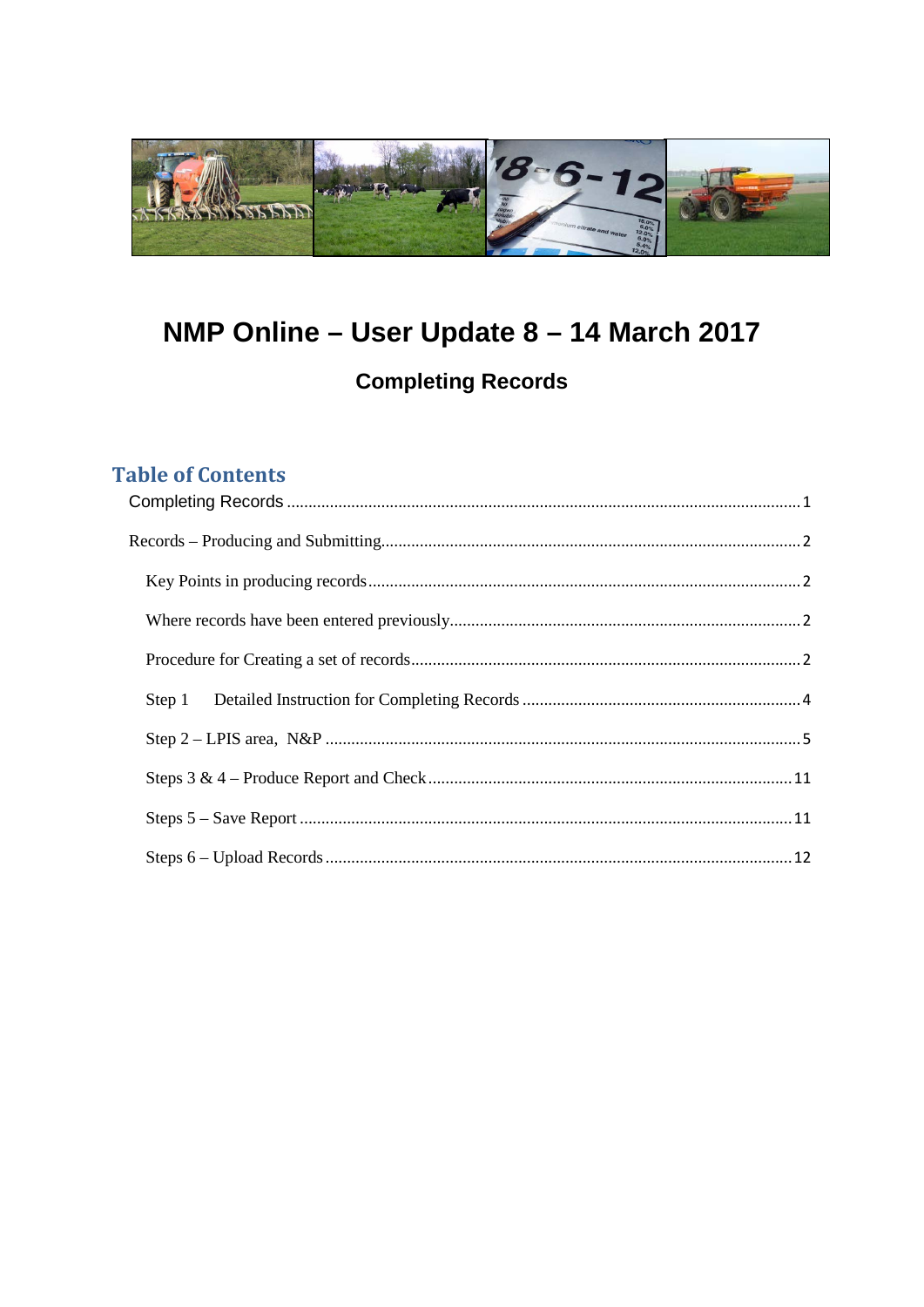# <span id="page-1-0"></span>**Records – Producing and Submitting**

NMP online has the facility to complete fertiliser records for Derogation Farmers. (It is planned to have a broader records facility to support Nitrates Inspections at a later stage).

## <span id="page-1-1"></span>**Key Points in producing records**

- A separate version of a plan is required to complete records
- The year of the Record Version of the plan should be the year for which the records are submitted/required
- The records Version will remain separate for records only Any Nutrient Management Versions (same year) or Copies (different year) should be created from the original plan.

### <span id="page-1-2"></span>**Where records have been entered previously**

Where a user has already entered records on a Plan.

- Records remain visible on the Plan. You will be able to see that there are records on the plan by going to the records tab
- You will not be able to print a set of records from this Plan Version. Because of the functionality added (ability to use historic N&P) a separate records version needs to be created for working on the records system.
- The procedure for creating a records version is as set out below all data entered will come through into the new records version.

### <span id="page-1-3"></span>**Procedure for Creating a set of records**

Where a plan exists in the system for the year for which the records are to be submitted follow the procedure laid out in Figure 1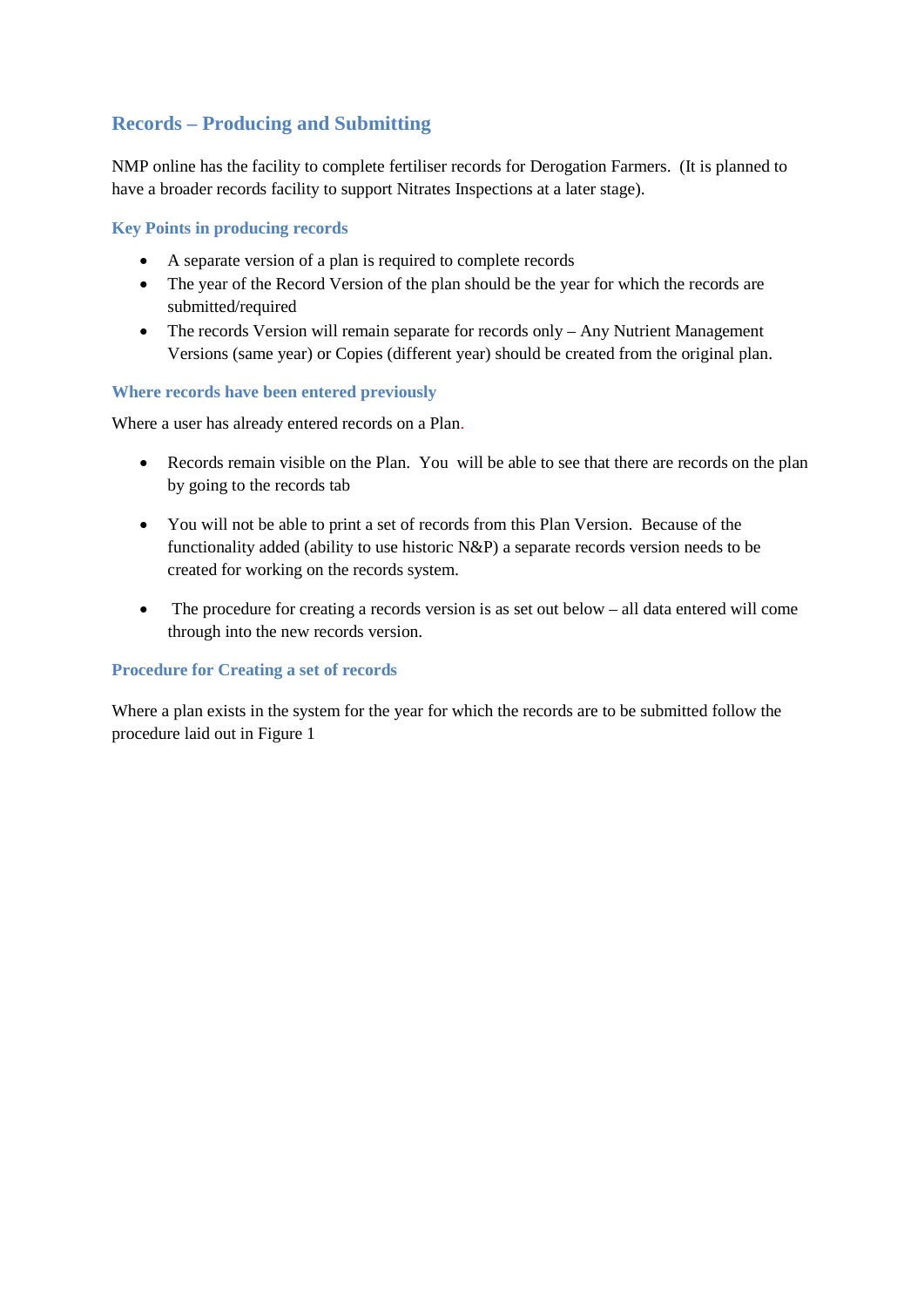

The records version of the plan will not permit other reports to be generated subsequently. It is a separate version of the plan for records only.

Where the first plan in the system relates to the current year (e.g. for 2017) but you wish to use the system to produce records for a previous year (e.g.2016) the procedure is slightly different. The main differences are

- You will need to make a copy of the plan for the previous year (e.g. 2016)
- You will need to change the concentrate records to reflect the concentrate usage for the year before the records year (e.g. 2015)
- Ensure that the land area is correct

The procedure is set out in Figure 2 below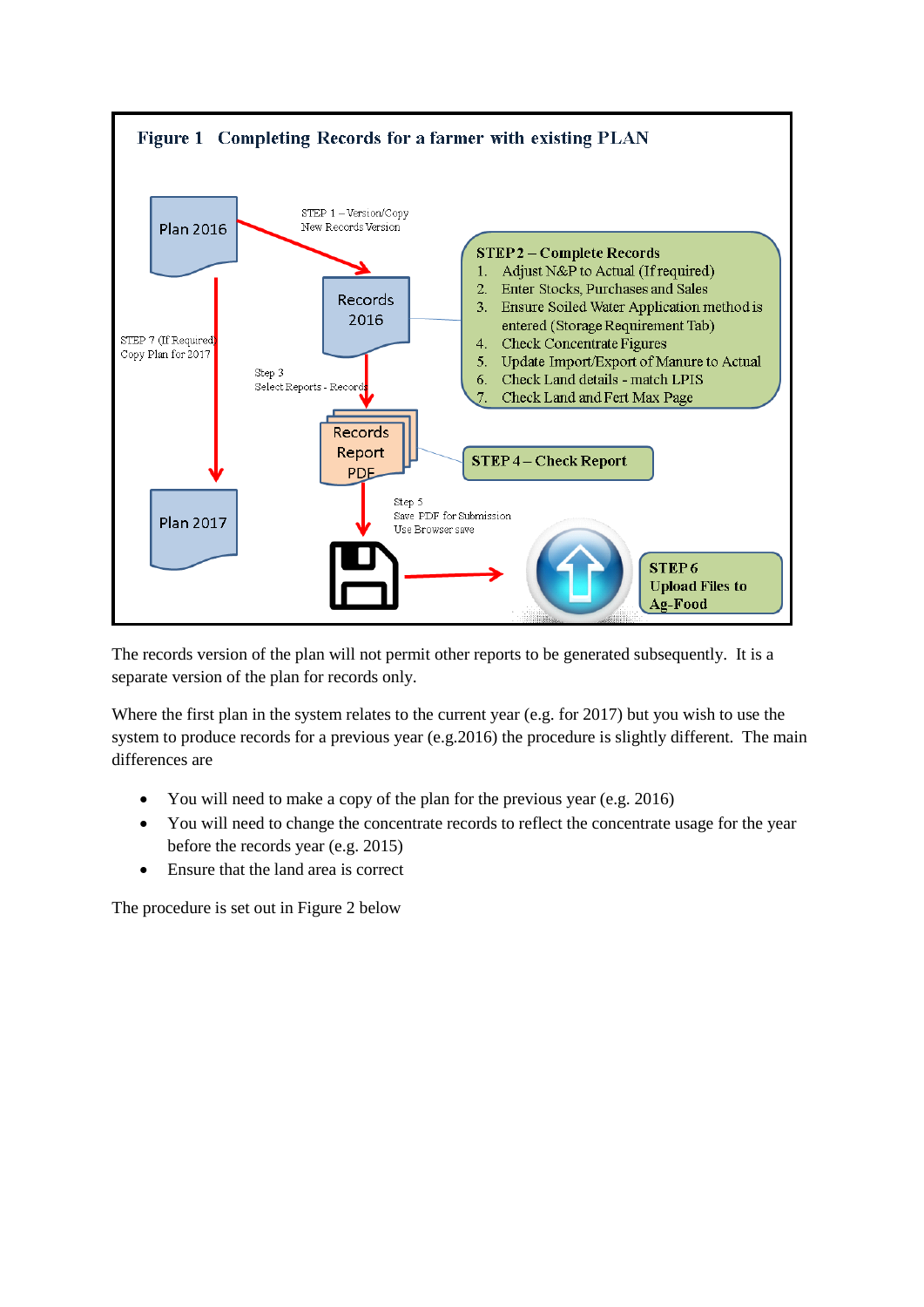

# <span id="page-3-0"></span>**Step 1 Detailed Instruction for Completing Records**

Creating the Record 'Plan' Version

- Open the plan for which you want to complete the records. The plan year should be the year for which the records are being completed. If this is not the case either
	- o Select the correct year if a plan exists
	- o Create a copy of the plan for that year if not in existence
- Click on Copy/Version
	- o Select Records version (see below). A records version of the plan will be created and to will be redirected to the Records Version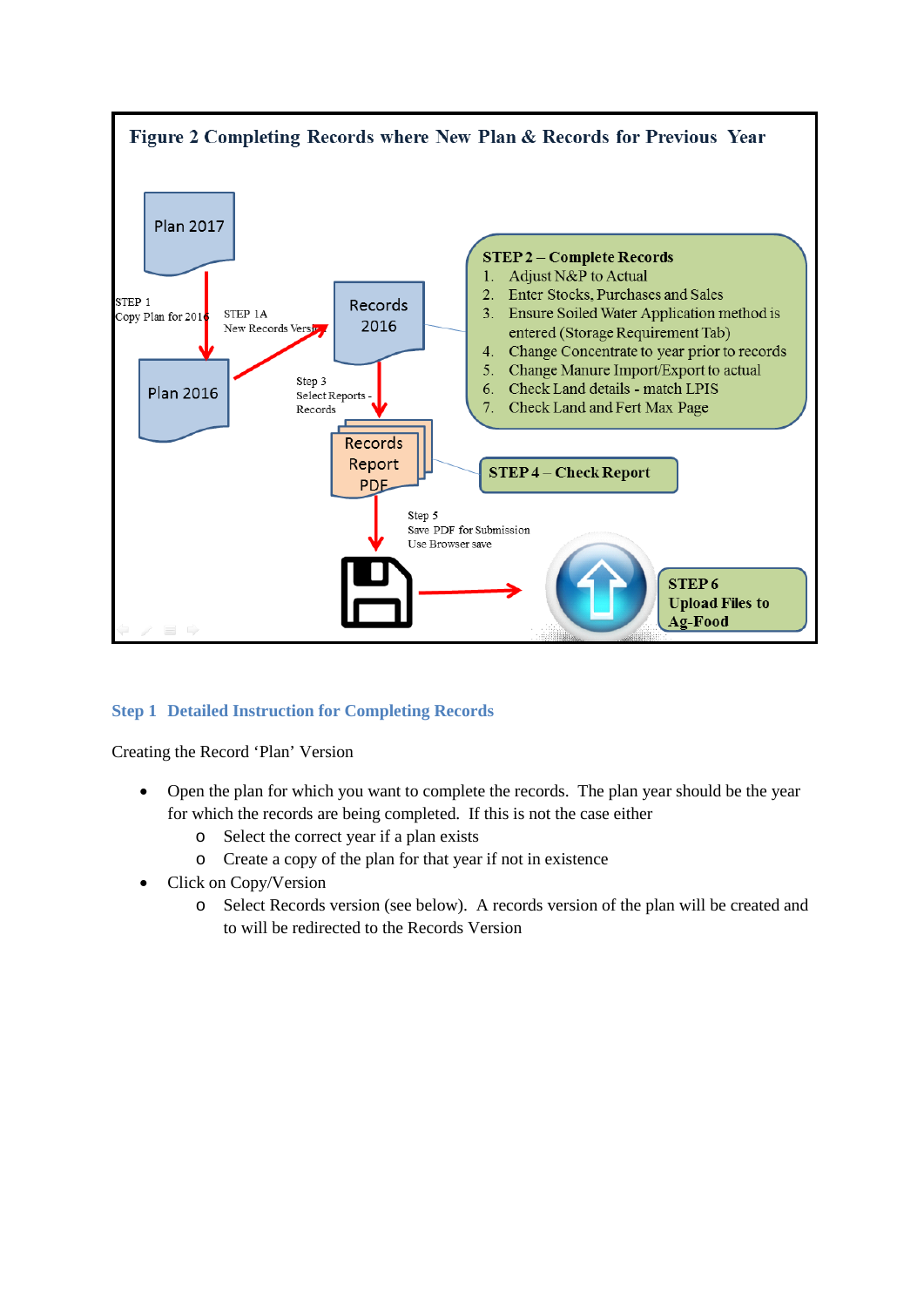

# <span id="page-4-0"></span>**Step 2 – LPIS area, N&P**

- Check the Plan Summary Farm Area on NMP online against ha's declared on BPS 2016
- Check the Grassland area against the BPS Claimed areas
- This may require editing the land details to correspond with BPS
- Check % non-grassland crops can't have >20% tillage to apply for a derogation. Tillage lands include all arable crops and Arable silage

# **Plan Summary** Grassland Stocking Rate: 209 Kg/Ha Whole Farm Stocking Rate: 209 Kg/Ha Farm Area: 63.2 Ha

- Check NpH for 2016 (this is for cattle only so check if there are non-bovines on the holding in 2016). Farms that applied for derogation in 2016 and ended up with <170.50NpH in 2016 **do not have to submit derogation fertiliser records for 2016.**
- Nitrates under farm details in B.P.S. will direct you to N&P details, or follow points below.
- Go to client in derogation online and in either 2017 or 2016 applications "View N&P enquiry" details" for the period  $01/01/2016$  to  $31/12/2016$ . This may not be on the top of the list –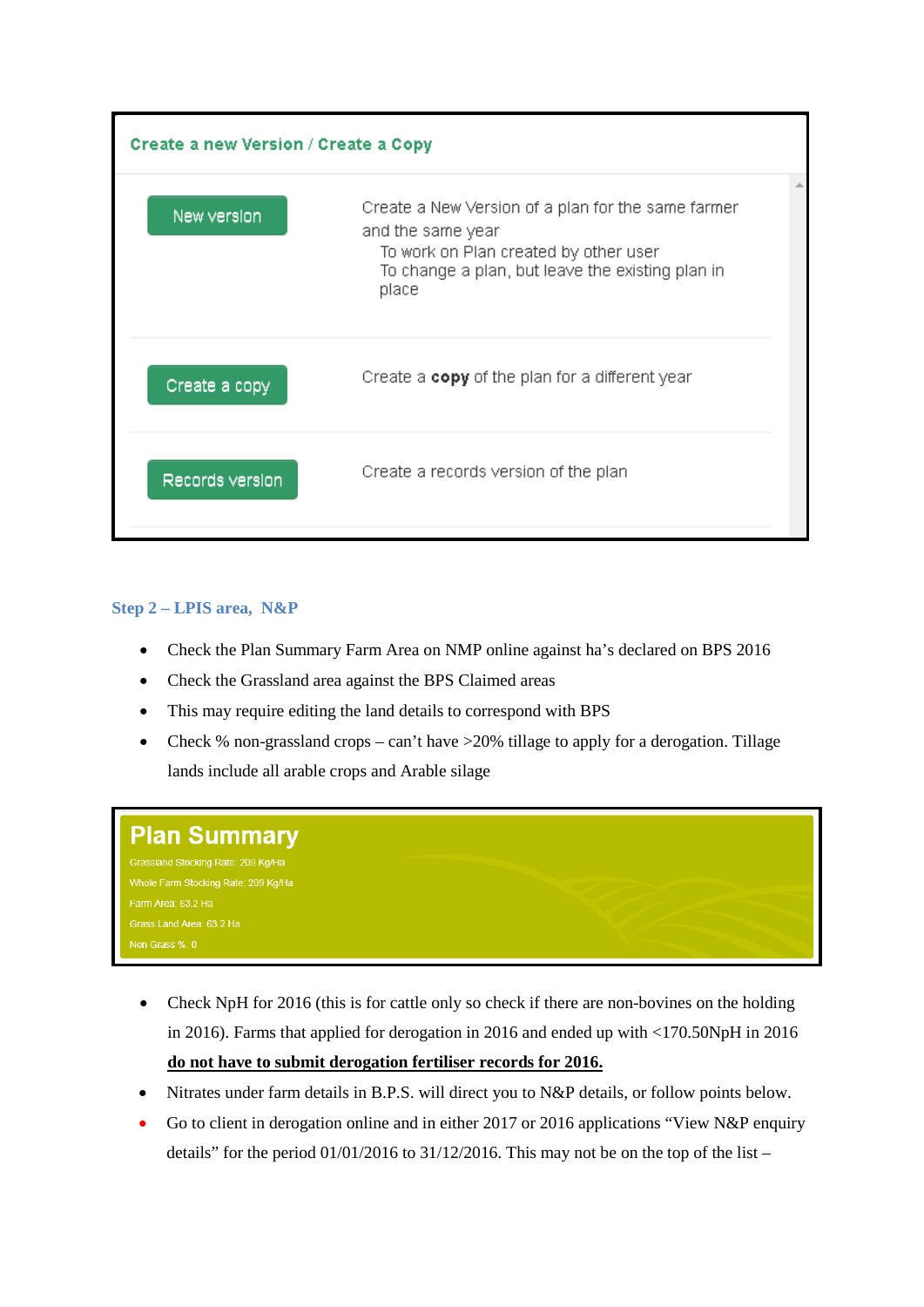could be  $3<sup>rd</sup>$  row down the page. Use the Nitrogen figure as indicated below in the  $5<sup>th</sup>$  Column and check the land areas match the BPS areas for 2016.

| Period From<br>Nph (N/ha)<br>Period To<br>Phosphorus (kg)<br>Year<br>Land (ha)<br>156<br>2015<br>27.98<br>01/01/2015<br>31/10/2015<br>653 | <b>Herd Number</b><br>G2360038 |
|-------------------------------------------------------------------------------------------------------------------------------------------|--------------------------------|
|                                                                                                                                           |                                |
| 390<br>27.98<br>93<br>2015<br>01/01/2015<br>30/06/2015                                                                                    | G2360038                       |
| 185<br>775<br>27.98<br>2015<br>01/01/2015<br>31/12/2015                                                                                   | G2360038                       |
| 523<br>125<br>27.98<br>2015<br>31/08/2015<br>01/01/2015                                                                                   | G2360038                       |
| 576<br>136<br>28.36<br>01/01/2014<br>30/09/2014<br>2014                                                                                   | G2360038                       |
| 765<br>28.36<br>180<br>2014<br>01/01/2014<br>31/12/2014                                                                                   | G2360038                       |
| 382<br>90<br>28.36<br>2014<br>01/01/2014<br>30/06/2014                                                                                    | G2360038                       |
| 393<br>92<br>28.61<br>2013<br>01/01/2013<br>30/06/2013                                                                                    | G2360038                       |
| 593<br>139<br>28.52<br>2013<br>01/01/2013<br>30/09/2013                                                                                   | G2360038                       |
| 786<br>185<br>28.41<br>2013<br>01/01/2013<br>31/12/2013                                                                                   | G2360038                       |
|                                                                                                                                           | 1-10 of 24<br>$\vee$           |

• In BPS search Herd number, go to farmer details – applications and Payments Summary and click on view to get the second screen grab below

| Home + | Agent Tools -                                                                                                    | Applications -                                                                                                                                                 | Farm Details .                                                                                                                                                                                | Correspondence + | Search Herd | Search                                                     |  |                                                                    |  | Help | Contact Us | <b>Exit BPS</b> | aga61 |
|--------|------------------------------------------------------------------------------------------------------------------|----------------------------------------------------------------------------------------------------------------------------------------------------------------|-----------------------------------------------------------------------------------------------------------------------------------------------------------------------------------------------|------------------|-------------|------------------------------------------------------------|--|--------------------------------------------------------------------|--|------|------------|-----------------|-------|
| V      | Agriculture,<br>Talmhaíochta,<br><b>Bla agus Mara</b>                                                            | Parsonal Details<br>Entitlement Position 2015-2019<br><b>Parcel Search</b><br><b>Food and the Marine</b><br>View Mitrates<br>Applications and Payments Summary |                                                                                                                                                                                               |                  |             | Agent Name:<br>SINEAD DEVANEY<br>Agent Company:<br>TEAGASC |  | <b>Current Client:</b><br>STEPHEN FAHY<br>Herd Number:<br>G2360038 |  |      |            |                 |       |
|        | Applications                                                                                                     |                                                                                                                                                                |                                                                                                                                                                                               |                  | <b>News</b> |                                                            |  |                                                                    |  |      |            |                 |       |
|        | A SAN A MARKET CHAT, THINK<br><b>Application Type</b><br><b>Total Submitted</b><br>BPS Application Form - Online |                                                                                                                                                                | National Reserve / Young Farmer Scheme<br>Payments under the National Reserve and Young Farmers Scheme have commenced since mid-December 2015 and will continue through January and February. |                  |             |                                                            |  |                                                                    |  |      |            |                 |       |
|        | New Amendment >>                                                                                                 | View >>                                                                                                                                                        |                                                                                                                                                                                               |                  |             |                                                            |  |                                                                    |  |      |            |                 |       |

| <b>COLOR</b><br>TERUPUL<br><b>Bia agus Mara</b>                                                | <b>DESNIVERY</b> |                              |  |  |  |  |
|------------------------------------------------------------------------------------------------|------------------|------------------------------|--|--|--|--|
|                                                                                                |                  |                              |  |  |  |  |
| Current Year: 2015<br>Application Summary Details<br>Land Details DPS Payments<br>ANC Payments |                  |                              |  |  |  |  |
|                                                                                                |                  |                              |  |  |  |  |
| Basic Payment Scheme Application Details                                                       |                  |                              |  |  |  |  |
| Name                                                                                           | STEPHEN FAHY     |                              |  |  |  |  |
| 2015<br><b>Scheme Year</b>                                                                     |                  |                              |  |  |  |  |
| <b>Date Application Received</b><br>21/04/2015                                                 |                  |                              |  |  |  |  |
| <b>BPS Late Application Penalty</b>                                                            | 0%               |                              |  |  |  |  |
| No. of Parcels                                                                                 | $\rm ^8$         |                              |  |  |  |  |
| No. of Plots                                                                                   | $\circ$          |                              |  |  |  |  |
| $\circ$<br>No. of Amended Parcels Submitted                                                    |                  |                              |  |  |  |  |
|                                                                                                |                  |                              |  |  |  |  |
| <b>Land Details</b>                                                                            |                  |                              |  |  |  |  |
|                                                                                                |                  |                              |  |  |  |  |
| Crop Totals                                                                                    |                  |                              |  |  |  |  |
|                                                                                                |                  |                              |  |  |  |  |
| Parcel Use                                                                                     |                  | Crop Totals [ha]<br>$\theta$ |  |  |  |  |
| Building<br><b>Permanent Pasture</b>                                                           |                  | 27.98                        |  |  |  |  |
| Farmyard                                                                                       |                  |                              |  |  |  |  |
|                                                                                                |                  | $\circ$                      |  |  |  |  |
|                                                                                                |                  |                              |  |  |  |  |
| <b>Land Totals</b>                                                                             |                  |                              |  |  |  |  |
| Land declared for Areas of Natural Contraint (ANC) Scheme [ha]                                 |                  | 27.98                        |  |  |  |  |
| <b>Total Claimed Area [ha]</b>                                                                 |                  | 27.98                        |  |  |  |  |

# **Or you can go via the bullet points below:**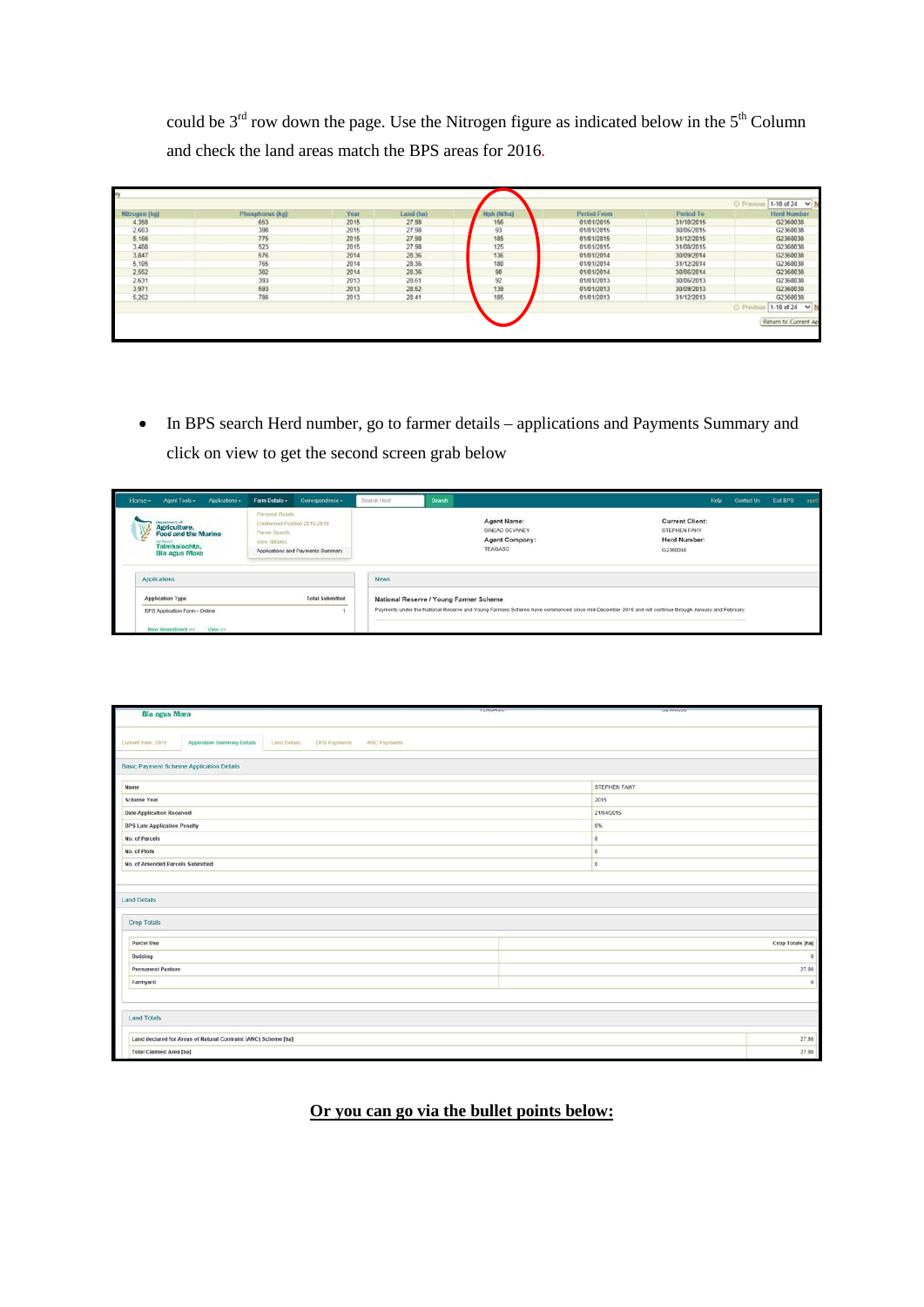• BPS crops and net areas can be located in the BPS section of AgFood and by searching the herd number and the correspondence you get the screen below and select "BPS Application Form – Online" you can then view the BPS land details for 2016.

| Townland       | <b>Land Parcel/</b><br><b>Plot Number</b> | Commonage<br>Fraction | <b>Digitised</b><br>Area(ha) | Reference<br>Area(ha) | <b>Request to</b><br><b>Change to</b><br><b>Reference Area</b> | <b>Claimed Area</b><br>of each<br>parcel(ha) | ORL<br>Owned = $O$<br>$Rented-in = R$<br>$Least-in = L$ | Parcel Use in 2015        | Aeos<br>Parce |
|----------------|-------------------------------------------|-----------------------|------------------------------|-----------------------|----------------------------------------------------------------|----------------------------------------------|---------------------------------------------------------|---------------------------|---------------|
| Ballynamockagh | G23304007                                 |                       | 3.65                         | 3.65                  |                                                                | 3.65                                         | $\circ$                                                 | <b>Triticale - Spring</b> |               |
| Ballynamockagh | G23304021                                 |                       | 3.14                         | 0.00                  |                                                                | 0.00                                         | $\circ$                                                 | Forestry                  |               |
| Ballynamockagh | G23304022                                 |                       | 1.77                         | 0.00                  |                                                                | 0.00                                         | $\circ$                                                 | Forestry                  |               |
| Ballynamockagh | G23304049A                                |                       | 2.31                         | 2.19                  |                                                                | 0.94                                         | $\circ$                                                 | <b>Permanent Pasture</b>  |               |
| Ballynamockagh | G23304049B                                |                       | 2.31                         | 2.19                  |                                                                | 1.25                                         | $\overline{\circ}$                                      | Kale                      |               |
| Ballynamockagh | G23304057                                 |                       | 3.78                         | 3.75                  |                                                                | 3.73                                         | $\circ$                                                 | <b>Permanent Pasture</b>  |               |
| Ballynamockagh | G23304060                                 |                       | 4.34                         | 4.32                  |                                                                | 4.32                                         | $\circ$                                                 | <b>Barley - Spring</b>    |               |
| Ballynamockagh | G23304061                                 |                       | 2.38                         | 2.38                  |                                                                | 2.36                                         | $\circ$                                                 | <b>Permanent Pasture</b>  |               |
| Carrowmore     | G23406043                                 |                       | 1.94                         | 0.00                  |                                                                | 0.00                                         | $\overline{\mathbf{o}}$                                 | Forestry                  |               |
| Carrowmore     | G23406055                                 |                       | 0.12                         | 0.00                  |                                                                | 0.00                                         | $\overline{\mathbf{o}}$                                 | Farmyard                  |               |

- Forestry parcels and farmyard areas (Non-grazed areas can be omitted); however some excel files may have these included as non-fertilised areas as these don't affect the fertiliser plan.
- Below is a crop breakdown and summary of areas from  $2016 -$  this farmer has  $>20\%$  tillage and applied for derogation in 2016 however would not be eligible for derogation due to the 20% rule.

| <b>Overview</b>                                                                               |                                   |       |                                 |  |
|-----------------------------------------------------------------------------------------------|-----------------------------------|-------|---------------------------------|--|
|                                                                                               |                                   |       | Area(ha) Area(% of Total Claim) |  |
| <b>Total Agricultural Area</b>                                                                |                                   | 36.75 | 100.00                          |  |
| Of which:                                                                                     |                                   |       |                                 |  |
| Tillage                                                                                       |                                   | 9.22  | 25.10                           |  |
| Grassland                                                                                     |                                   | 27.53 | 74.90                           |  |
|                                                                                               |                                   |       |                                 |  |
|                                                                                               |                                   | 0.00  | 0.00                            |  |
|                                                                                               |                                   |       |                                 |  |
| <b>Other Eligible Usage</b><br><b>Crop Breakdown</b><br><b>Crop Category</b><br><b>Arable</b> | <b>Crop</b>                       |       | Area(ha)                        |  |
|                                                                                               | <b>Triticale - Spring</b><br>Kale |       | 3.65<br>1.25                    |  |
|                                                                                               | <b>Barley - Spring</b>            |       | 4.32                            |  |
|                                                                                               | <b>Permanent Pasture</b>          |       | 27.53                           |  |
| <b>Perm Grass</b><br><b>Other</b>                                                             | Farmyard                          |       | 0.00                            |  |

**Section 2 – Soil Samples**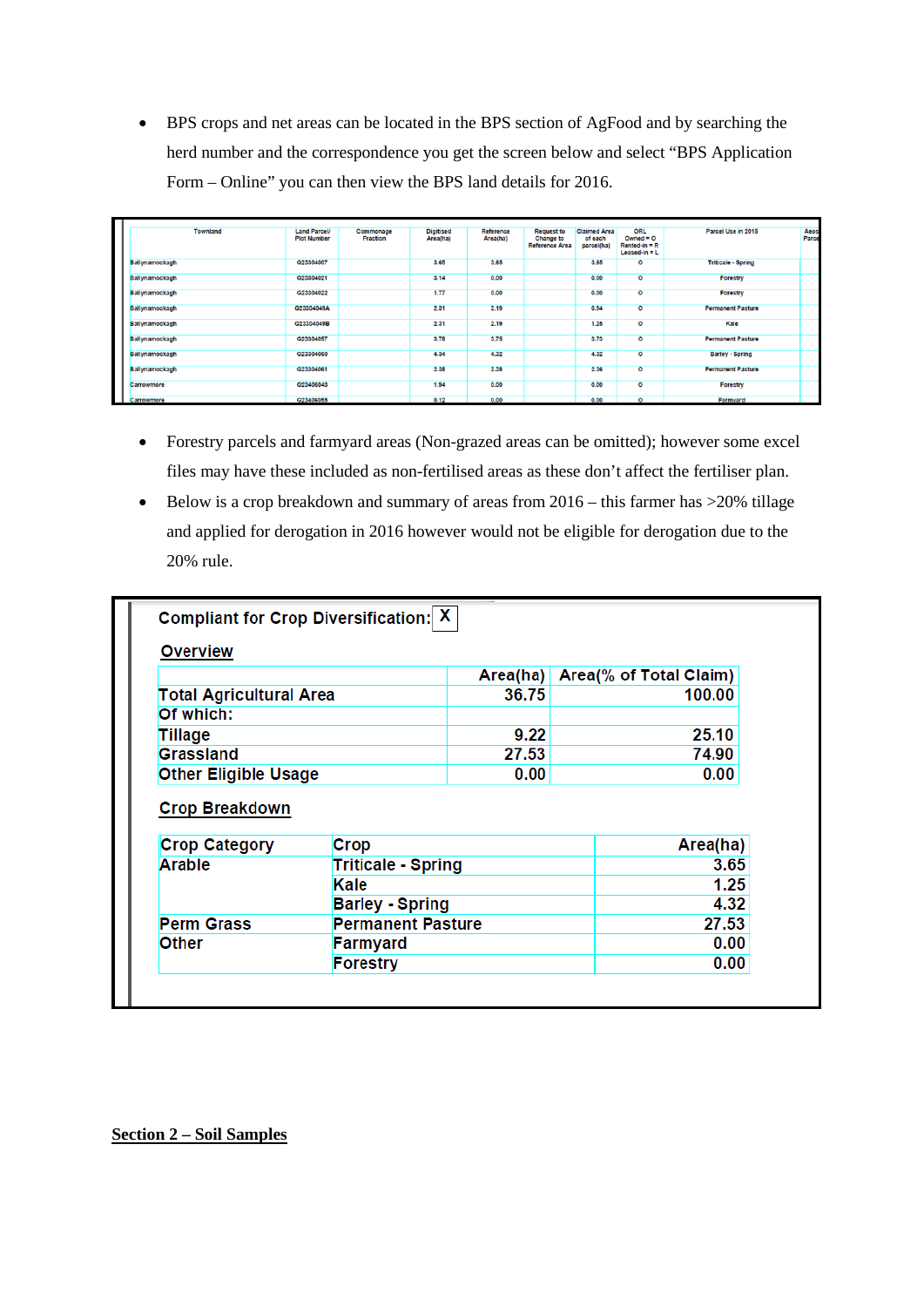Check soil sample results page on NMP online to ensure that the existing soil sample results are eligible for 2016 derogation fertiliser plan and parts/million are entered into the programme (samples must have been taken after the  $15<sup>th</sup>$  September 2012).

- Soil sample results for 2017 derogation plan must have been taken after the  $15<sup>th</sup>$  September 2013.
- Conacre land in for the second year of derogation must be soil sampled before the 2016 application can be submitted.
- $\bullet$  1<sup>st</sup> time derogation applicants in 2017 can submit a derogation application and a fertiliser plan based on "index 3 – no soil test" for 2017 but the entire farm must have soil results on farm before the 31<sup>st</sup> December 2017
- Previous derogations applicants that don't have eligible soil samples before the  $31<sup>st</sup>$  March cannot apply for derogation in 2017.
- DAFM will reject Derogation applications in 2017 if valid soil samples are not submitted. Teagasc recommendation is that all derogation applicants must have soil sample results with an average of 5Ha of lands declared with a maximum of 8Ha per sample. This includes conacre/leased land for the second consecutive year.

|                       | Area associated<br>with each<br>sample shown |                            |                   |                             |              |             |                       |                      |              |  |
|-----------------------|----------------------------------------------|----------------------------|-------------------|-----------------------------|--------------|-------------|-----------------------|----------------------|--------------|--|
|                       | <b>Sample</b><br>1d                          | <b>Sample</b><br>♦<br>Code | Sa<br><b>Date</b> | <b>Sampled</b><br>٠<br>Area | <b>OUT A</b> | Lime<br>Req | $\mathbf{P}$<br>Value | $\mathbf K$<br>Value | Soil<br>Type |  |
| p                     | <b>UNDER</b><br><b>HOUSE</b>                 | CAG/2420-(1)               | 22/04/2016        | 7.7                         | 6.9          | 1.5         | 5.5                   | 114.0                | Clay         |  |
| <b>IN</b>             | <b>BOTTOM</b><br><b>FIELD</b>                | CAG/2415-(1)               | 22/04/2016        | 4.3                         | 6.8          | 0.0         | 11.1                  | 110.0                | Clay         |  |
| p.                    | <b>UNDER NEW</b><br><b>HOUSE</b>             | CAG/2421-(1)               | 22/04/2016        | 2.6                         | 6.8          | 2.0         | 3.0                   | 123.0                | Clay         |  |
| <b>PM</b>             | KILTE FIELD                                  | CAG/2419-(1)               | 22/04/2016        | 1.6                         | 7.0          | 0.0         | 3.0                   | 110.0                | Clay         |  |
| p                     | LONG FIELD                                   | CAG/2413-(1)               | 22/04/2016        | 6.2                         | 6.5          | 1.5         | 13.1                  | 266.0                | Clay         |  |
| <b>PM</b>             | FIELD BY<br><b>KELLYS</b>                    | CAG/2414-(1)               | 22/04/2016        | 6.4                         | 6.3          | 3.5         | 3.5                   | 126.0                | Clay         |  |
| p.                    | 2ND FIELD<br><b>UNDER SHED</b>               | CAG/2418-(1)               | 22/04/2016        | 4.9                         | 7.0          | 1.0         | 11.0                  | 150.0                | Clay         |  |
| $\vert \bullet \vert$ | <b>FIELD UNDER</b><br><b>SHED</b>            | CAG/2416-(1)               | 22/04/2012        | 8                           | 6.5          | 1.5         | 6.7                   | 138.0                | Clay         |  |
| <b>IN</b>             | MIDDEL FIELD                                 | CAG/2417-(1)               | 22/04/2012        | 7.3                         | 6.5          | 0.0         | 10.5                  | 144.0                | Clay         |  |

#### Plan - Soil Samples

#### **Step 2 - Concentrates**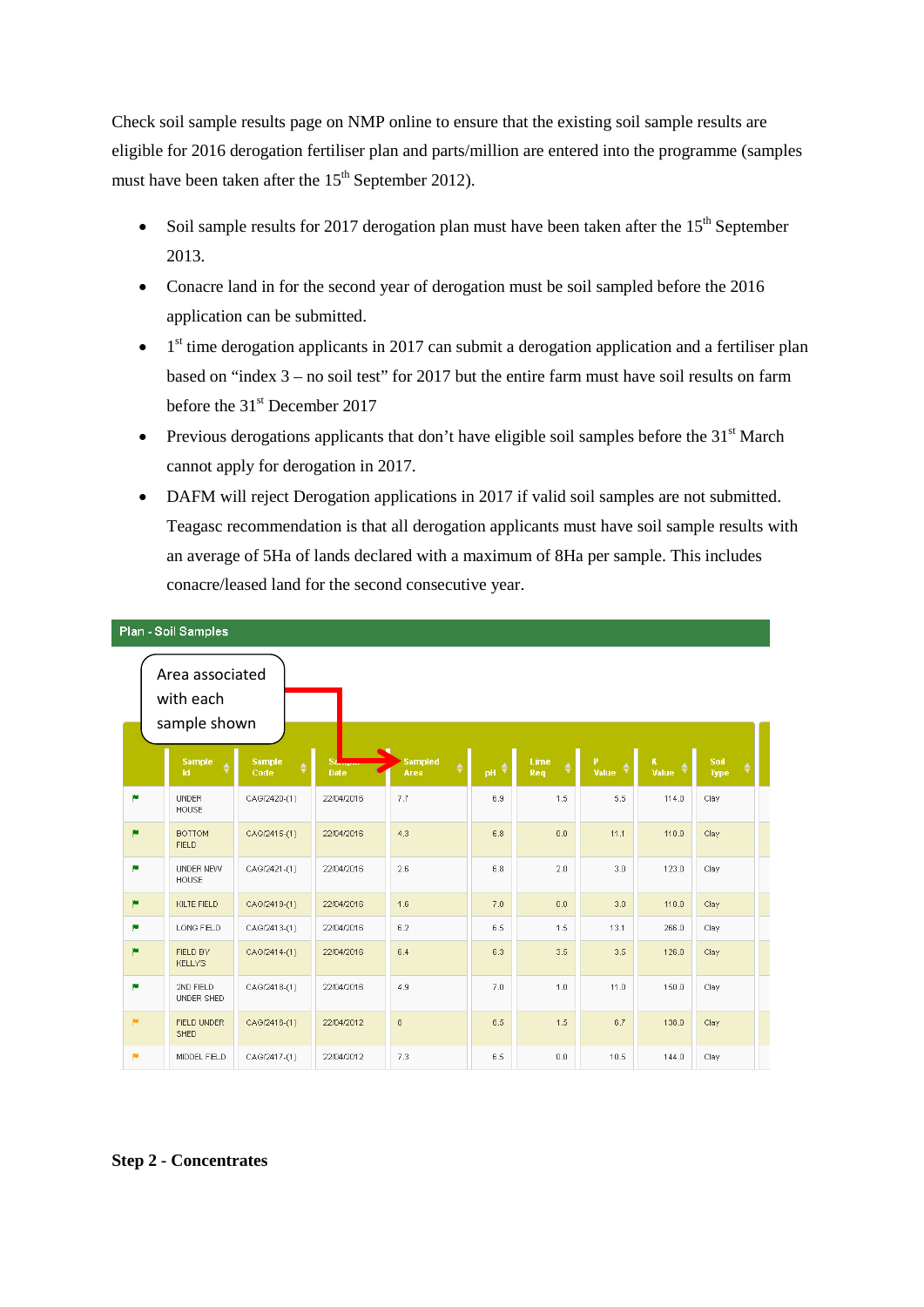Check Concentrate usage tab

• Put in 2015 concentrate usage and **total N from 2015. If a plan was prepared for 2016 this should already have been entered**

| < Prev                      |                                           |                   |      |                                              |           |         | Next >                 |
|-----------------------------|-------------------------------------------|-------------------|------|----------------------------------------------|-----------|---------|------------------------|
|                             | <b>Straight Feed Accounting</b><br>Method | <b>Book Value</b> |      | Last years total organic N                   | 13,028    | kg      | Set Last Years Org. N  |
|                             | <b>Compound Feed Accounting</b><br>Method | Default(5kg)      |      | <b>Total P Fed to Grazing</b><br>Livestock   | 416       | kg      |                        |
| Change Feed Accounting      |                                           |                   |      | <b>Total P to be discounted</b>              | 237       | kg      |                        |
|                             |                                           |                   |      | Net P contributing to Available<br>Allowance | 180       | kg      |                        |
|                             |                                           |                   |      |                                              |           | Search: |                        |
| Δ<br><b>Name</b>            | <b>Quantity (t)</b>                       |                   | ٠    | P Content Data Source                        | P Content |         | ÷<br>Total P (kg)<br>۵ |
| Compound<br>Ration (Default |                                           |                   | 69.9 | Default(5kg)                                 |           | 5.0     | 349.5                  |
| P 5 kg/t)                   |                                           |                   |      |                                              |           |         |                        |

# **Step 2 – N&P**

• Go to client in derogation online and in either 2017 or 2016 applications "View N&P enquiry" details" for the period 01/01/2016 to 31/12/2016. This may not be on the top of the list and look at the Total Nitrogen figure on the left hand side

| Department of<br>An Roinn                 | <b>Agriculture, Food and the Marine</b><br>Talmhaíochta, Bia agus Mara               |      |           |                                                                                                                                                                                                                                                             |                    | <b>Nitrates Derogation Scheme</b> | Loaged In: TIMOTHY HYDE           |
|-------------------------------------------|--------------------------------------------------------------------------------------|------|-----------|-------------------------------------------------------------------------------------------------------------------------------------------------------------------------------------------------------------------------------------------------------------|--------------------|-----------------------------------|-----------------------------------|
|                                           |                                                                                      |      |           | <b>2017 NITRATES DEROGATION APPLICATION FORM</b><br>(To exceed 170kg of N/ha/yr up to a max of 250kg N/ha/yr livestock manure limit)<br>THE CLOSING DATE FOR APPLICATIONS IS 31st MARCH 2017<br>Contact nitrates@agriculture.gov.ie if you have any queries |                    |                                   |                                   |
| Name:<br>Address:<br>Gender<br>N&P Enviro | Phone Number<br><b>Email Address</b><br>Business Id/Partnership Id<br>Start/End Date |      |           | <b>GREGORY &amp; MICHAEL KIRWAN</b><br>OXGROVE, KILLIMOR, CO GALWAY<br>G2480912<br>01/01/1980<br>Male                                                                                                                                                       |                    |                                   |                                   |
|                                           |                                                                                      |      |           |                                                                                                                                                                                                                                                             |                    |                                   | © Previous 1-10 of 29 V Next 10 → |
| Nitrogen (kg)                             | Phosphorus (kg)                                                                      | Year | Land (ha) | Nph (N/ha)                                                                                                                                                                                                                                                  | <b>Period From</b> | <b>Period To</b>                  | <b>Herd Number</b>                |
| 21,985                                    | 3.171                                                                                | 2016 | 125.89    | 175                                                                                                                                                                                                                                                         | 01/01/2016         | 31/12/2016                        | G2480912                          |
| 11,145                                    | 1.610                                                                                | 2016 | 125.8     | 89                                                                                                                                                                                                                                                          | 01/01/2016         | 30/06/2016                        | G2480912                          |
| 20,235                                    | 2,920                                                                                | 2016 | 125.89    | 161                                                                                                                                                                                                                                                         | 01/01/2016         | 30/11/2016                        | G2480912                          |
| 18.497                                    | 2.670                                                                                | 2016 | 125 89    | 147                                                                                                                                                                                                                                                         | 01/01/2016         | 31/10/2016                        | G2480912                          |
| 14,849                                    | 2.144                                                                                | 2016 | 125.89    | 118                                                                                                                                                                                                                                                         | 01/01/2016         | 31/08/2016                        | G2480912                          |
| 14.941                                    | 2.159                                                                                | 2015 | 125.89    | 119                                                                                                                                                                                                                                                         | 01/01/2015         | 31/08/2015                        | G2480912                          |
| 22,203                                    | 3.205                                                                                | 2015 | 125.89    | 176                                                                                                                                                                                                                                                         | 01/01/2015         | 31/12/2015                        | G2480912                          |
| 18.630                                    | 2.690                                                                                | 2015 | 125.89    | 148                                                                                                                                                                                                                                                         | 01/01/2015         | 31/10/2015                        | G2480912                          |
| 11,277                                    | 1.631                                                                                | 2015 | 125.89    | 90                                                                                                                                                                                                                                                          | 01/01/2015         | 30/06/2015                        | G2480912                          |
| 21,889                                    | 3.165                                                                                | 2014 | 125.89    | 174                                                                                                                                                                                                                                                         | 01/01/2014         | 31/12/2014                        | G2480912                          |
|                                           |                                                                                      |      |           |                                                                                                                                                                                                                                                             |                    |                                   | © Previous 1-10 of 29 V Next 10 → |
|                                           |                                                                                      |      |           |                                                                                                                                                                                                                                                             |                    |                                   | Return to Current Application     |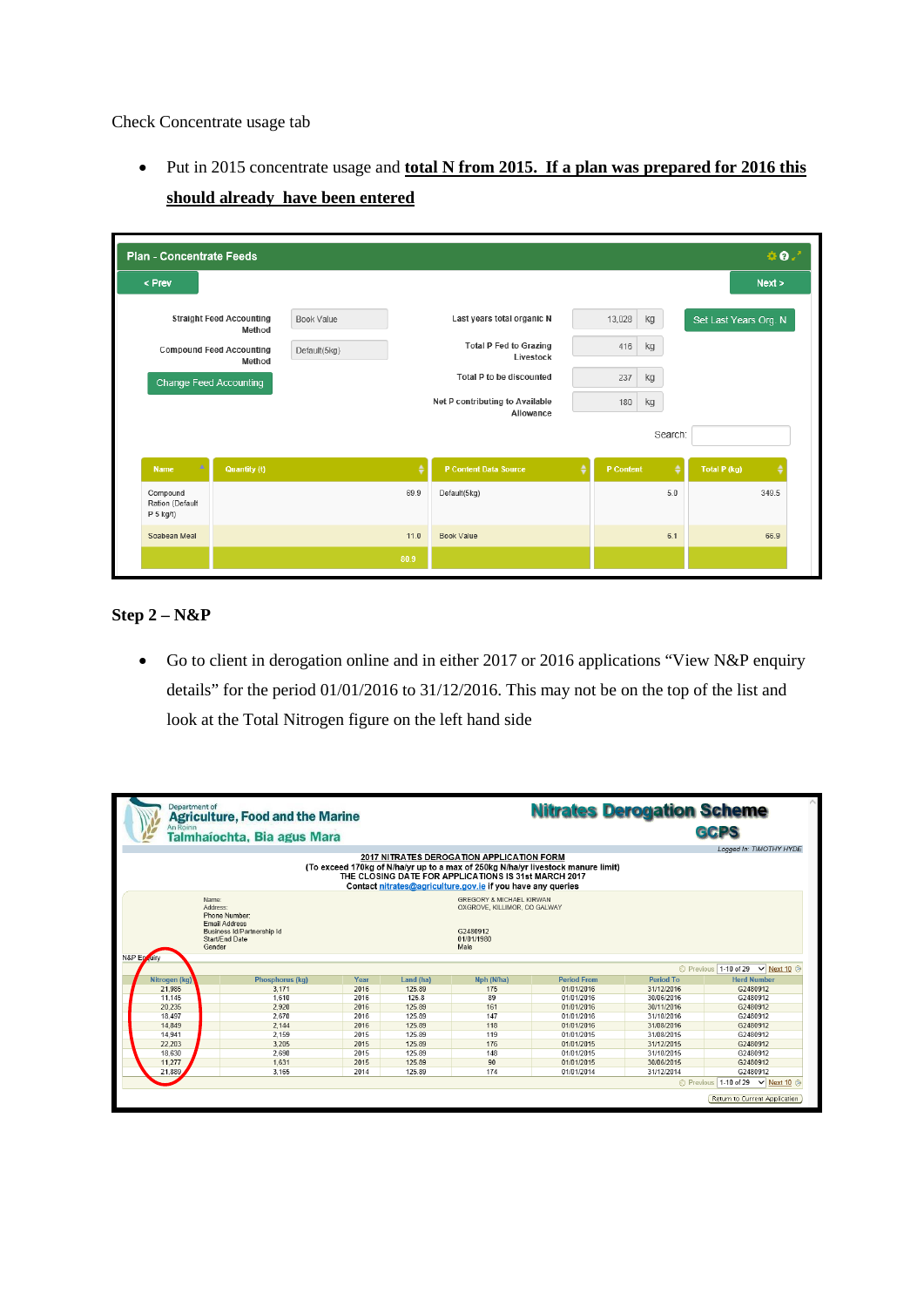- Enter N & P
	- o Adjust N&P to Actual levels on the farm by selecting "Edit Actual N&P from DAFM" – use DAFM N&P statements for bovines plus any other N&P from other grazing Livestock in question as per DAFM N&P statement.

| <b>Plan - Records</b> |                                 |          |          | $\Phi$  |
|-----------------------|---------------------------------|----------|----------|---------|
|                       |                                 |          |          | Next >  |
|                       | <b>Actual N &amp; P Figures</b> |          |          |         |
|                       |                                 | $N$ (kg) | $P$ (kg) |         |
|                       |                                 | 16,874.0 |          | 2,580.0 |

| N from Cattle                                                                                                                                                                                                                                                 | 16874 |  |
|---------------------------------------------------------------------------------------------------------------------------------------------------------------------------------------------------------------------------------------------------------------|-------|--|
| P from Cattle                                                                                                                                                                                                                                                 | 2580  |  |
| Note! DAFM N & P Figures only includes Bovines, if there are non-bovine<br>grazing animlas these figures should be adjusted accordingly. The Figures<br>entered here will affect the Stocking Rate and could change the Maximum<br>Chemical N & P allowances. |       |  |
|                                                                                                                                                                                                                                                               |       |  |
|                                                                                                                                                                                                                                                               |       |  |
|                                                                                                                                                                                                                                                               |       |  |
|                                                                                                                                                                                                                                                               |       |  |



This will impact on Max N and P in a couple of ways

- It will update winter  $N & P$  calculations
- It may change the Stocking rate band for max allowances
- It will switch off plan safety if it has been used
- It will switch off "Limit N&P level to 170 level"
- The Plan Summary will change at the bottom of each page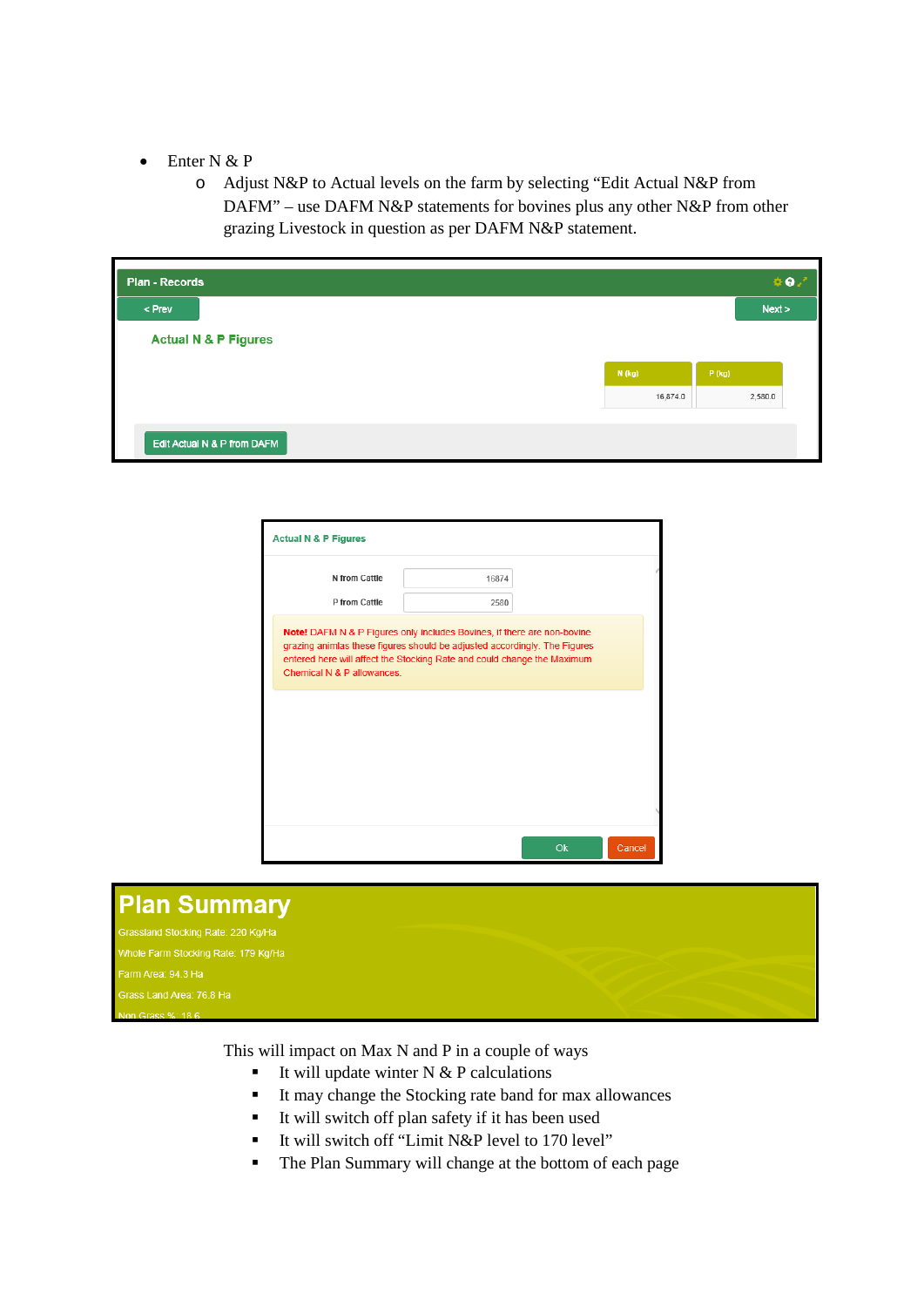- The Land and Fet max page will update the maximum chemical N and P which will also affect the max chemical allowed on the organic anc chemical fertiliser pages
- This will also update the MaxChemical Allowed at the bottom of the Records page.

# **Step 2 – Enter Fertiliser Records, and Manure Import/Export**

- Enter Opening Stocks, Purchases, Sales and closing stocks of fertiliser
- Ensure Soiled Water Application method is entered (Storage Requirement Tab)
- Ensure that concentrate figures are for the year prior to the record year
- Ensure that Manure Imports and Exports reflect the actual figures (submitted to DAFM)

### **Step 2- Check Outputs**

- Check Land and Fert Max Page for calculation of Maximum Chemical N and P
- Reports page will then look as below with a summary of fertilisers used

|                                 | N (kg)   | $P$ (kg) |
|---------------------------------|----------|----------|
| Total Chemical Fertiliser Usage | 17,070.0 | 1,705.0  |
| <b>Max Chemical Allowed</b>     | 17,241.0 | 1,963.0  |
| <b>Balance</b>                  | 171.0    | 258.0    |

### <span id="page-10-0"></span>**Steps 3 & 4 – Produce Report and Check**

- Click on Reports There will only be one option Records
	- o Click on Records
	- o The system will create a PDF file in a new tab
- Check the records report on screen

## <span id="page-10-1"></span>**Steps 5 – Save Report**

- Save the report to your computer using the browser save facility.
	- o In Chrome
- Click on Menu Icon (3 Dots)
- Click on More Tools
- Click on Save Page As